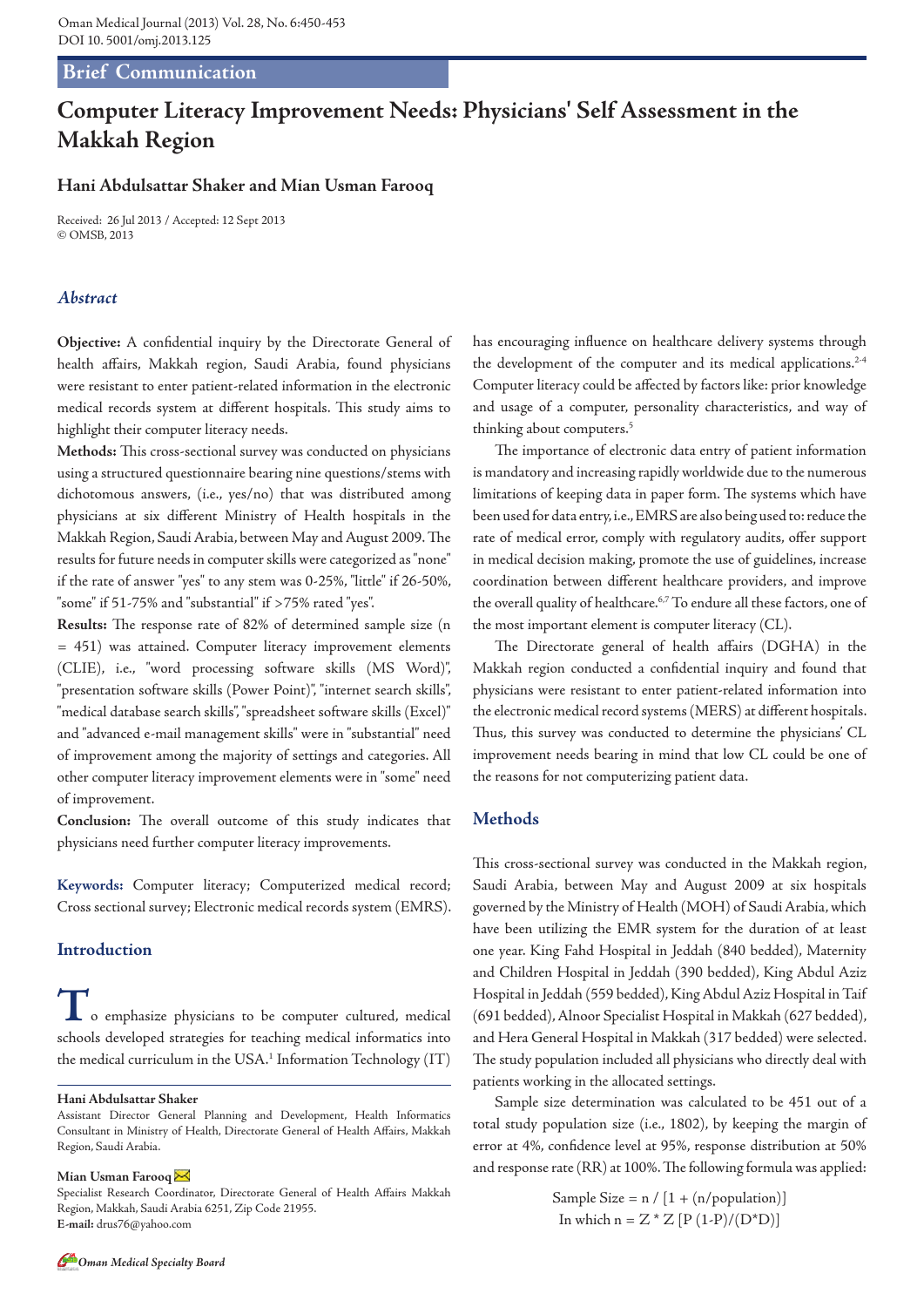Where;

 $N =$  Sample size;  $Z = 1.96$  with confidence level of 95%;  $P =$ response distribution =50% = 0.5; D = margin of error =4%  $=0.04$ ; Population  $= 1802$ 

The sample was randomly selected by Neyman's Pick Proportionate allocation method using a sampling fraction from each of the strata (i.e., hospitals) that is proportional to that of the total population.

A structured questionnaire of one A4 sized paper was prepared. The first portion was designed to obtain information such as gender, nationality (i.e., Saudi or Expatriate), job category (i.e., consultant, specialist, resident), age, (i.e., ≤35, 36-45, 46-55, 56-65 years), and workplace. The second portion encompassed the computer literacy needs, which included nine closed ended questions with dichotomous answers (yes/no). DGHA experts in Medical IT verified the content and face validity of the questionnaire. At each enrolled hospital, a formal demonstration was given in order to explain the details of the project, and the questionnaire was then distribution to the selected subjects. The participants were given three weeks to complete the questionnaires. The results for future needs in computer skills were categorized as "none" if the rate for answers "yes" was 0-25%, "little" if the rate was 26-50%, "some" if the rate was 51-75% and "substantial" if >75% rated "yes".

This study was formally approval by the DGHA, Makkah Region, which was fully briefed about the details of all the potential and future prospects of this research and all respondents were assured that strict confidentiality standards would be exercised.

Statistical analysis was performed using SPSS version 16 (SPSS Inc., Chicago, IL, USA) and the data was subjected to the Chi square test and *p*-value <0.05 was considered as significant.

# **Results**

A response rate (RR) of 368 (82%) was obtained from the sample size (n=451) with 4.6% margin of error and 95% confidence level, for the total target population of 1802. The study population was predominantly composed of resident physicians (42%), males (69%), expatriates (62%) and participants aged 36-45 years (39%). (Table 1)

**Table 1:** Demographics of the subjects.

| <b>Variables</b>    |                 | $n(\%)$  |
|---------------------|-----------------|----------|
| Physicians Category |                 |          |
|                     | Consultants     | 85(23)   |
|                     | Specialists     | 128 (35) |
|                     | Residents       | 155(42)  |
| Gender              |                 |          |
|                     | Male            | 255(69)  |
|                     | Female          | 113(31)  |
| Nationality         |                 |          |
|                     | Saudi nationals | 140(38)  |
|                     | Expatriates     | 228(62)  |
| Age Groups in Years |                 |          |
|                     | $\leq$ 35       | 110(30)  |
|                     | 36-45           | 142 (39) |
|                     | 46-55           | 93(25)   |
|                     | 55-65           | 23(6)    |

Resident physicians and males were found to have "substantial" needs of CL improvement in the following areas: "word processing software skills (MS Word)", "presentation software skills (Power Point)", "internet search skills", and "medical database search skills". A significant difference was found in terms of gender and the need to improve CL compared with their overall average. (Table 2)

**Table 2:** The subjects' computer literacy assessment about anticipated future needs Stratified into Demography.

| S/N            | Stems $(n=9)$                                                                                                                   | <b>Physicians Category</b> |    |                                                                                                 |                  | Gender |       |                  | Nationality |           |                           |
|----------------|---------------------------------------------------------------------------------------------------------------------------------|----------------------------|----|-------------------------------------------------------------------------------------------------|------------------|--------|-------|------------------|-------------|-----------|---------------------------|
|                | Do you think that your future<br>needs should be upgraded<br>according to their relevance to<br>professional job effectiveness? | $\mathcal{C}$              | S  | $\mathbf R$<br>$(n=85)$ $(n=128)$ $(n=155)$ value $(n=255)$ $(n=113)$ value $(n=140)$ $(n=228)$ | $\boldsymbol{p}$ | M      | F     | $\boldsymbol{p}$ | S           | <b>NS</b> | $\boldsymbol{p}$<br>value |
| $\mathbf{1}$   | Word processing software skills (MS<br>Word).                                                                                   | 73                         | 74 | $76*$                                                                                           | 0.9              | $78*$  | 68    | 0.07             | $77*$       | 73        | 0.5                       |
| 2              | Presentation software skills (Power<br>Point).                                                                                  | $78*$                      | 68 | $76*$                                                                                           | 0.2              | $77*$  | 66    | < 0.05           | 70          | $75*$     | 0.3                       |
| $\overline{3}$ | Spreadsheet software skills (Excel).                                                                                            | 72                         | 68 | 66                                                                                              | 0.6              | 71     | 62    | 0.12             | 65          | 70        | 0.4                       |
| $\overline{4}$ | Database software skills (Access).                                                                                              | 65                         | 60 | 59                                                                                              | 0.7              | 63     | 56    | 0.2              | 59          | 62        | 0.7                       |
| 5              | Web browser navigation skills.                                                                                                  | 68                         | 66 | 71                                                                                              | < 0.05           | 70     | 65    | 0.3              | 72          | 66        | 0.3                       |
| 6              | Internet search skills.                                                                                                         | $75*$                      | 73 | $81*$                                                                                           | 0.2              | $77*$  | $78*$ | 0.8              | $80*$       | 75        | 0.3                       |
| 7              | Medical database search skills.                                                                                                 | 72                         | 73 | $76*$                                                                                           | 0.8              | $75*$  | 70    | 0.3              | 67          | $78*$     | < 0.05                    |
| 8              | Statistical analysis software skills.                                                                                           | 65                         | 70 | 68                                                                                              | 0.7              | 70     | 63    | 0.2              | 64          | 71        | 0.2                       |
| 9              | Advanced e-mail management skills.                                                                                              | 66                         | 64 | 74                                                                                              | 0.2              | 69     | 67    | 0.8              | 65          | 71        | 0.3                       |
|                | Overall average                                                                                                                 | 70                         | 68 | 72                                                                                              | 0.1              | 72     | 66    | < 0.05           | 69          | 71        | 0.2                       |

*C=Consultants, S=Specialists, R=Residents, M=Male, F=Female, S=Saudi, NS=Non-Saudi*

*"n" represents total number of respondents for each stem.*

*Date expressed as percentage of response "yes" for concerned stem. "n" is the total respondents for each stem.\*Substantial need of improvement.*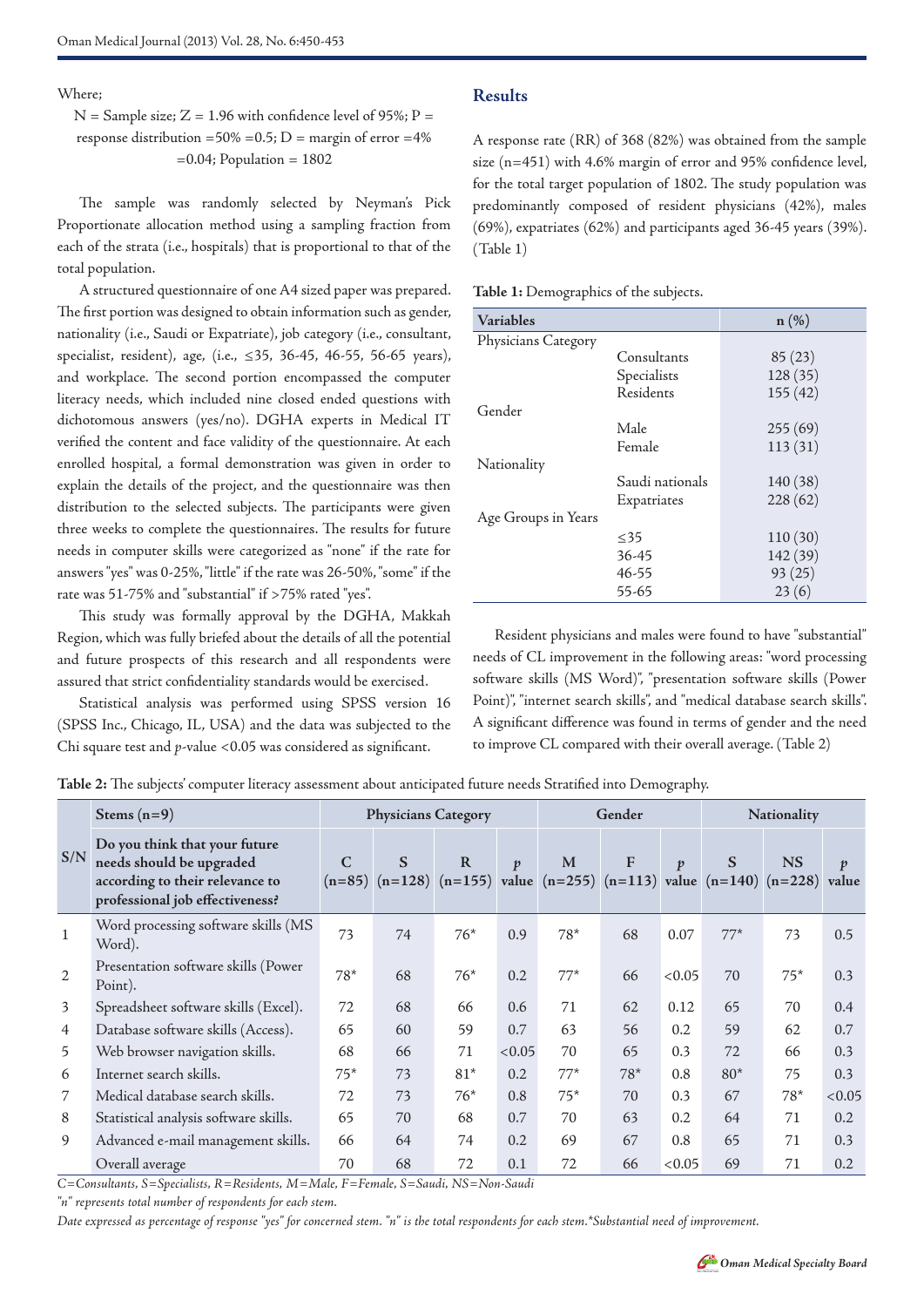|                | Stems $(n=9)$                                                                                                                | Hospitals       |                 |                 |                      |                 |                 |                           |  |
|----------------|------------------------------------------------------------------------------------------------------------------------------|-----------------|-----------------|-----------------|----------------------|-----------------|-----------------|---------------------------|--|
| S/N            | Do you think that your future needs should<br>be upgraded according to their relevance to<br>professional job effectiveness? | H~1<br>$(n=60)$ | H~2<br>$(n=70)$ | H~3<br>$(n=71)$ | $H~1$ ~4<br>$(n=49)$ | H~5<br>$(n=98)$ | H~6<br>$(n=20)$ | $\boldsymbol{p}$<br>value |  |
| 1              | Word processing software skills (MS Word).                                                                                   | $80*$           | 64              | 75              | 65                   | $85*$           | 70              | < 0.05                    |  |
| 2              | Presentation software skills (Power Point).                                                                                  | $78*$           | 61              | 61              | 74                   | $91*$           | 60              | < 0.05                    |  |
| 3              | Spreadsheet software skills (Excel).                                                                                         | 63              | 71              | 55              | 74                   | $77*$           | 60              | < 0.05                    |  |
| $\overline{4}$ | Database software skills (Access).                                                                                           | 67              | 64              | 55              | 67                   | 55              | 65              | 0.4                       |  |
| 5              | Web browser navigation skills.                                                                                               | 70              | 69              | 66              | 63                   | 74              | 60              | 0.7                       |  |
| 6              | Internet search skills.                                                                                                      | $83*$           | 66              | 69              | $78*$                | $88*$           | 70              | < 0.05                    |  |
| 7              | Medical database search skills.                                                                                              | $83*$           | 67              | 61              | 78                   | $83*$           | 60              | < 0.05                    |  |
| 8              | Statistical analysis software skills.                                                                                        | 73              | 64              | 61              | 74                   | 70              | 65              | 0.5                       |  |
| 9              | Advanced e-mail management skills.                                                                                           | $77*$           | 60              | 68              | 67                   | 74              | 60              | 0.3                       |  |
|                | Overall average                                                                                                              | 75              | 65              | 63              | 71                   | $77*$           | 63              | < 0.05                    |  |

**Table 3:** The subjects' computer literacy assessment about anticipated future need stratified into settings.

*H~1=Hera General Hospital (Makkah), H~2=King Abdul Aziz Hospital (Taif), H~3=King Fahd Hospital ( Jeddah), H~4=Maternity & Child Health Hospital ( Jeddah),*

*H~5=Alnoor Specialist Hospital (Makkah), H~6= King Abdul Aziz Hospital ( Jeddah)*

*Data expressed in percentage of response "yes" for concerned stem. "n" is the total respondents for each stem. \*Substantial need of improvement.*

Hera General Hospital (Makkah) and Alnoor Specialist hospital (Makkah) were found to substantially need CL improvement, in areas such as "advanced e-mail management skills", and "Spreadsheet software skills (Excel)", respectively, in addition to "word processing software skills (MS Word)", "presentation software skills (Power Point)", "internet search skills", and "medical database search skills", which were common in both hospitals and required "substantial" improvement. All hospitals were found to significantly differ in terms of the needs for improvement in CL compared with their overall average. (Table 3)

#### **Discussion**

A background of the value of computer usage in healthcare provision with the basic idea of CL needs formed the basis of conducting the present study. One study that explored physicians' computer skills in the Kingdom of Saudi Arabia reported average results and found that the physicians were not satisfied with their computer skills. They insisted that developing their computer skills was important towards enhancing treatment and patient care.<sup>8</sup>

One study in Canada was conducted on pharmacists to rate their anticipated needs for computer skills found that more than 50% of the respondents rated their need for improvement in medical database search and 52% for internet search as "significant". In addition, more than one quarter of the subjects rated their needs to improve web browser navigation (43%), advanced e-mail management (36%), and presentation software skill (35%) as "significant" while 17% expressed that they should be trained on how to use the statistical software and spreadsheet software. The results of this study are to a great extent comparable to the finding of the current study since pharmacists are also healthcare providers, as are physicians.<sup>9</sup>

In 1996, a survey was conducted on medical students in the

USA which revealed that 80% of the respondents needed to learn more about computers during their study period.<sup>10</sup> In Sri Lanka, it was reported that almost 40% of pediatricians and residents rated their CL skills as poor and the study recommended the adoption of urgent strategies to correct the situation.<sup>11</sup> Another study in India showed that >50% of healthcare professionals were knowledgeable about computers and 22.1% of them had extensive knowledge. However, more than 90% requested further computer training and insisted that it would have a positive impact on their future.<sup>12</sup>

Similarly in the current study, the survey revealed that physicians generally expressed "some" need for improvement in computer skills except for one hospital that required "substantial" improvement. Literature indicates that the quality of data and its completeness are imperative to the success of any information system. High standard achievements in the EMR system depend upon the end users' computer literacy and experience. To facilitate the process, it is important to design user friendly EMR systems.<sup>13</sup> "Internet search skills" was one of the important CL skills most needed and desired substantially by three hospitals as well as by all hospitals in general. This may also reflect the physicians' needs to master search engines for clinical literature.

#### **Conclusion**

Physicians certainly need some kind of formal introduction and education on computer skills to understand the new medical information technology. The provision of planned computer and information technology training would endow physicians with the skills they need to practice up-to-date and evidence-based medicine in the future, which are vital to improve the quality of medical care. This survey also provides the basis for further studies in order to determine the opinions, attitudes and beliefs of the competency of users of the EMR systems.